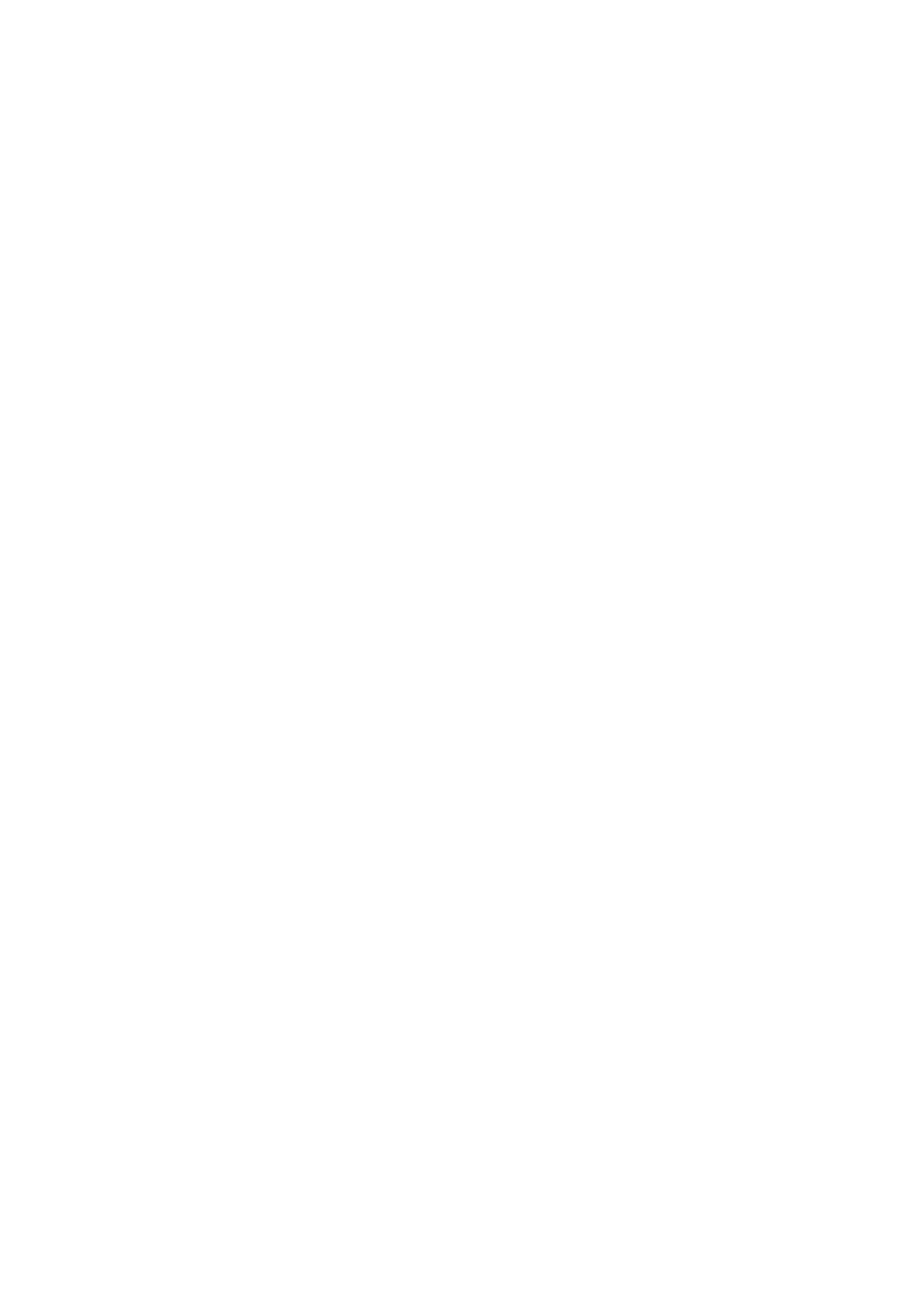# BURNING MY BIRTH **CERTIFICATE**

Poems

Pamela Sutton



THE ASHLAND POETRY PRESS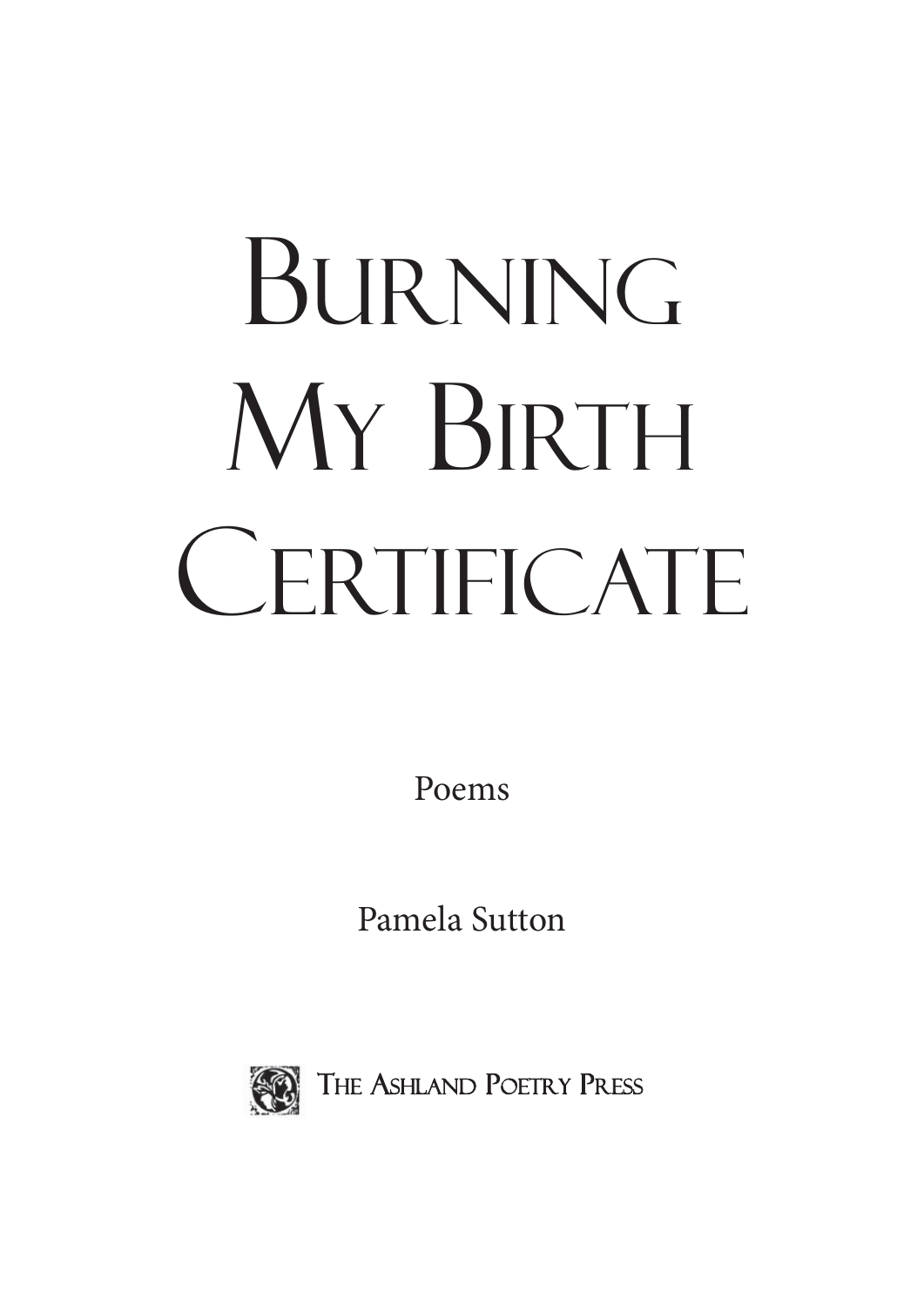Copyright © 2018 by Pamela Sutton

All rights reserved. Except for brief quotations in critical reviews, this book, or parts thereof, must not be reproduced in any form without permission of the publisher. For further information, contact the Ashland Poetry Press, Ashland University, Ashland, OH 44805, www.ashlandpoetrypress.com.

Printed in the United States of America

ISBN: 978-0-912592-81-7

LCCN: 2017959417

Cover art: *Sunset on the Plains* by Albert Bierstadt, courtesy of Spencer Museum of Art, University of Kansas, gift of Charles Kincaid in honor of his wife, Edith Kincaid, 1961.0006.

Cover design: Nicholas Fedorchak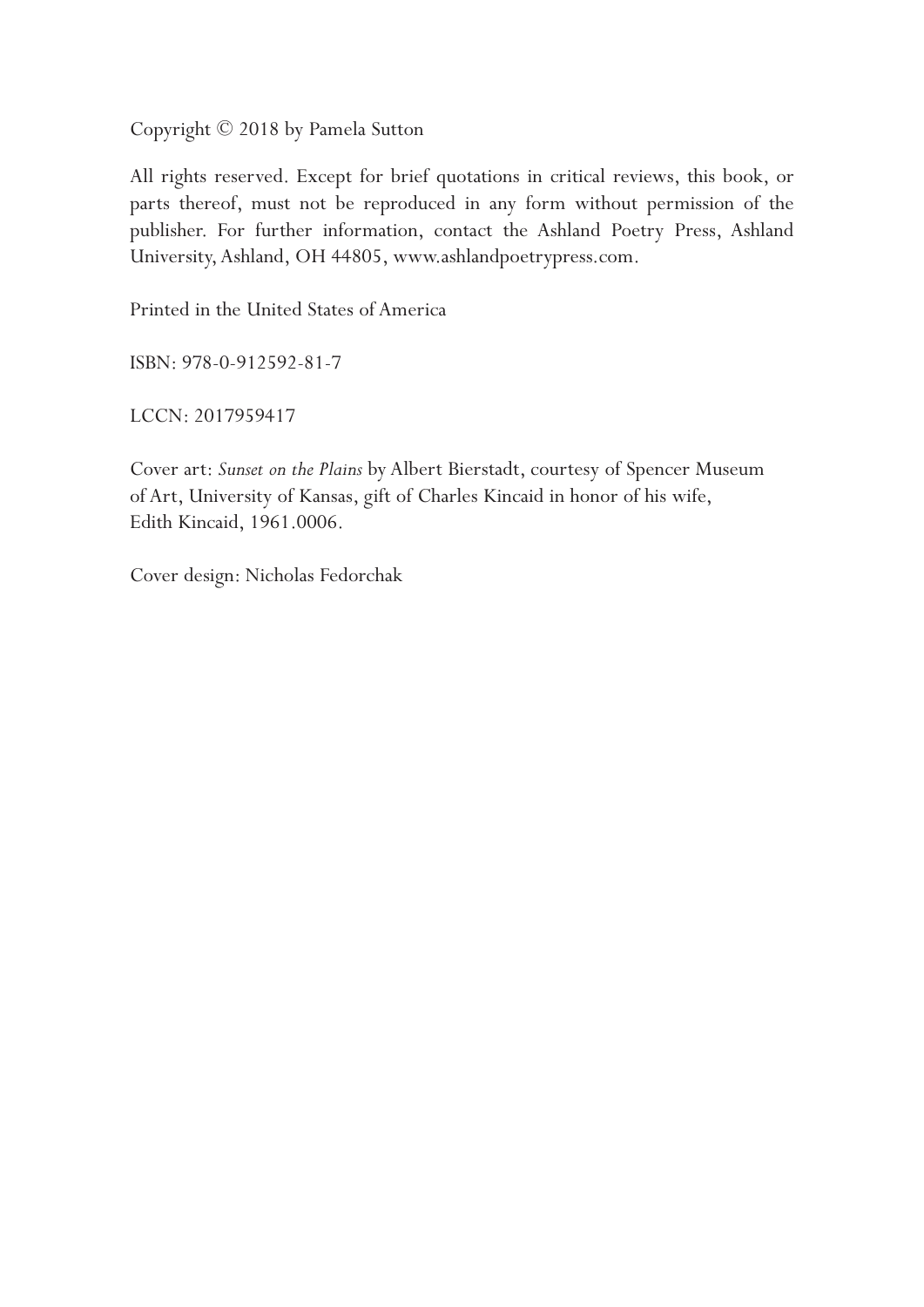## Acknowledgments & Notes

The author gratefully acknowledges the following publications who published early versions of the poems in this book.

*The American Journal of Poetry,* forthcoming "Big Tree, USA"

*Prairie Schooner,* "Organic Mask" and forthcoming "Burning My Birth Certificate" and "Afraid to Pray"

*American Poetry Review*, "World Without Glass," "Gnat Season," "Today's Nudes" and "Love, and a Bit With a Dog"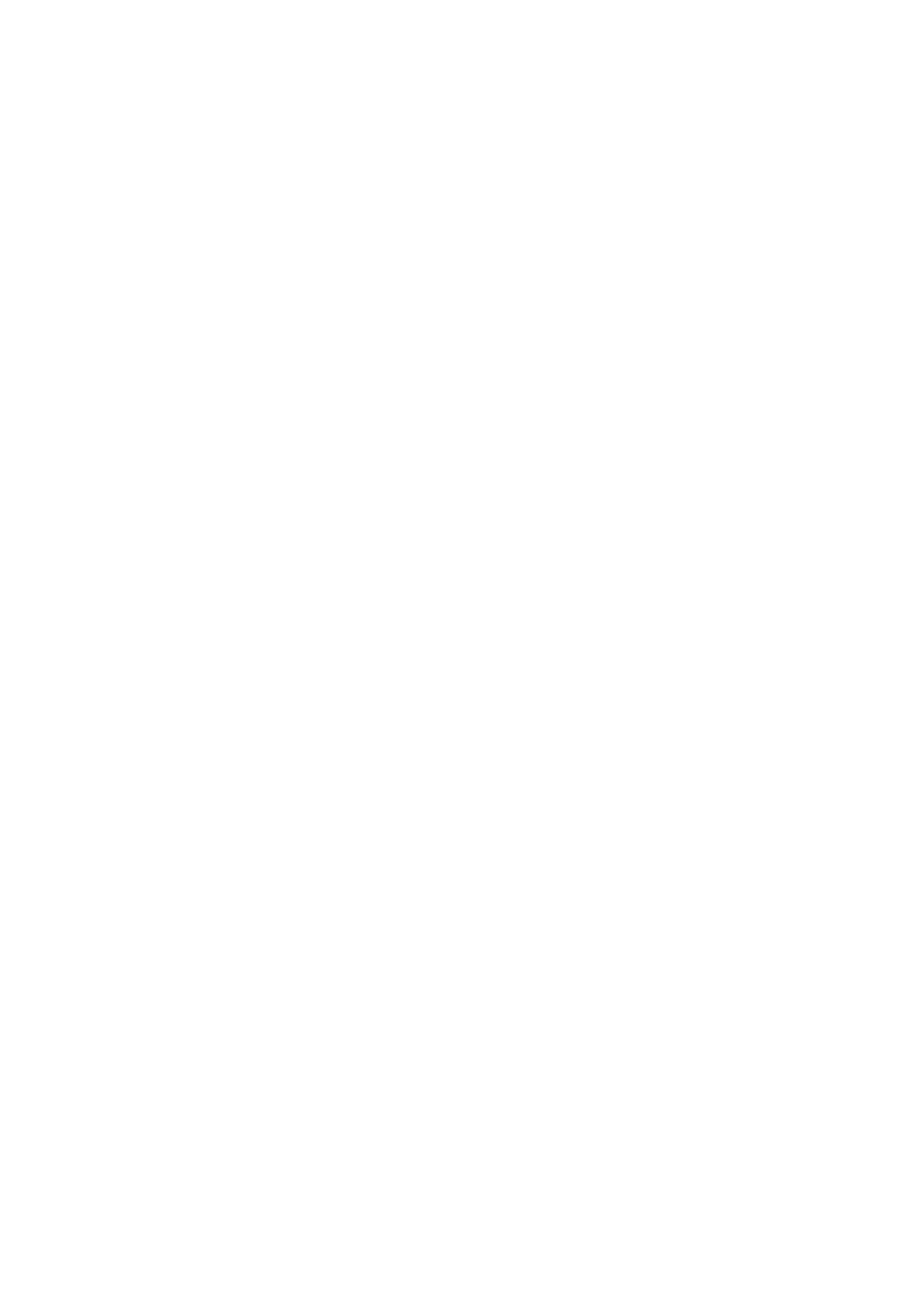*For Mabel Clifford McDaniel*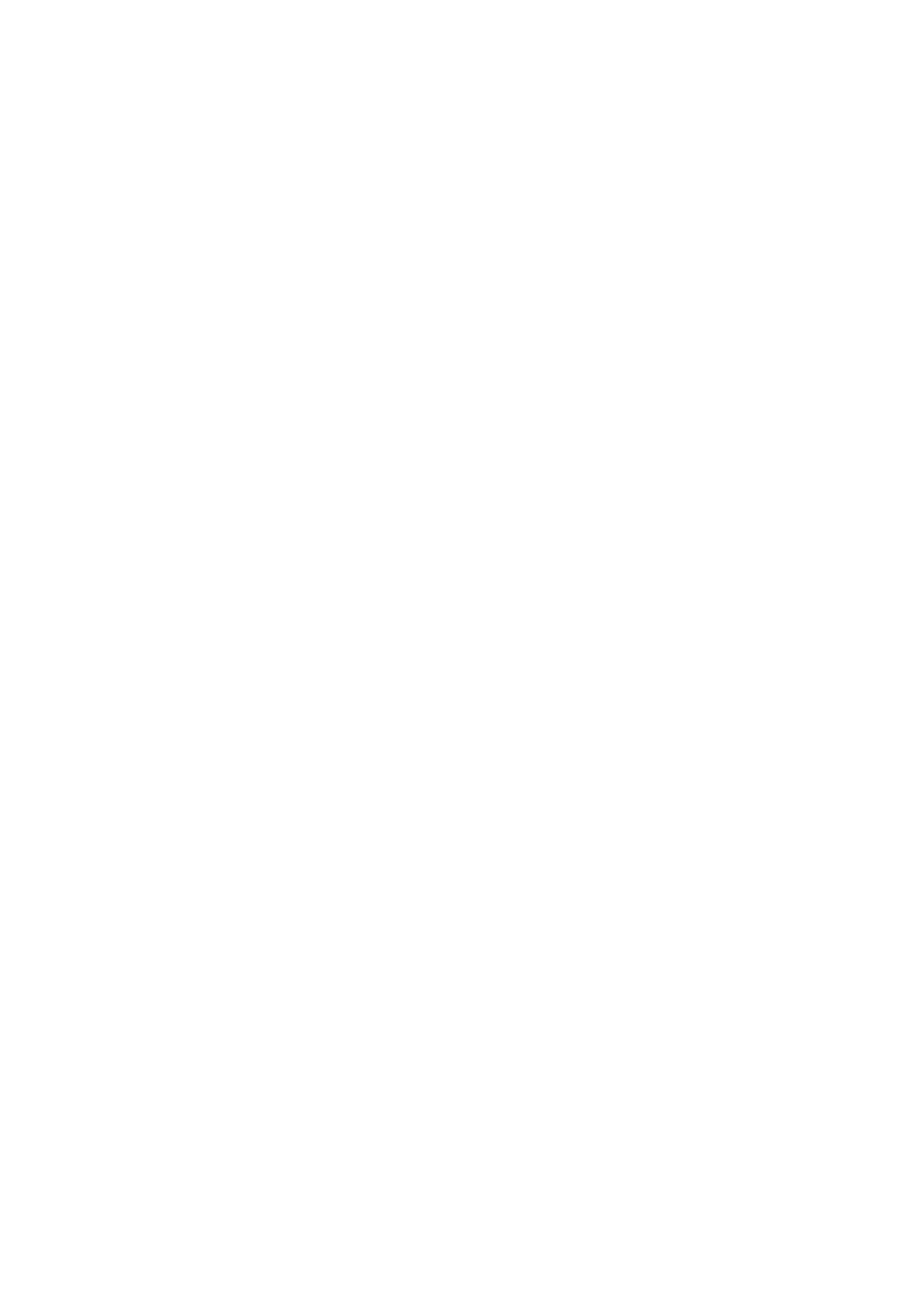# **Contents**

| Acknowledgments                                              | $\mathbf{V}$   |
|--------------------------------------------------------------|----------------|
| Plainsong Rain                                               | 1              |
| Primitive, Equine                                            | $\overline{2}$ |
| World without Glass (after 9/11)                             | 3              |
| What I Want from the Hand-Built Log Cabin on Lac du Flambeau |                |
| Indian Reservation, Which You Sold for No Good Reason        | 5              |
| Looking for Ray                                              | 7              |
| <b>Bhutan Archer</b>                                         | 8              |
| Gnat Season                                                  | 9              |
| Today's Nudes (Uffizi Gallery, Florence)                     | 10             |
| Tolkien's Lost Chapters                                      | 11             |
| The Mouse Lemur                                              | 12             |
| Organic Mask                                                 | 13             |
| Burning My Birth Certificate                                 | 14             |
| Night Mowing                                                 | 15             |
| Half-Notes                                                   | 16             |
| "Big Tree, USA"                                              | 18             |
| Thirteen Ways of Looking at Martin Luther King Day           | 22             |
| Angels                                                       | 24             |
| Citizen                                                      | 26             |
| My Black Pearl                                               | 27             |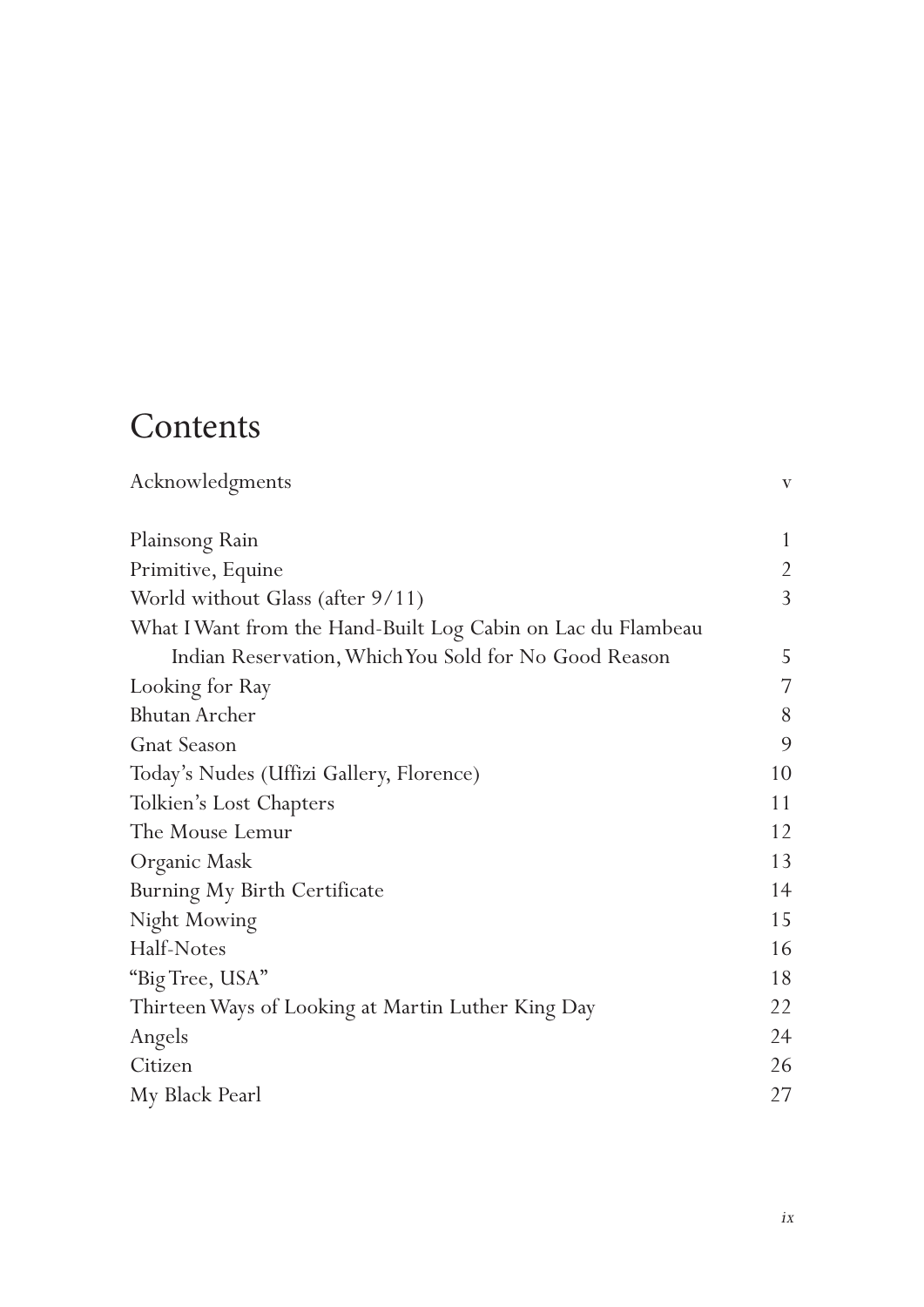| Rain in Guangzhou                               | 29 |
|-------------------------------------------------|----|
| The Last Supper                                 | 31 |
| Question for the End of the Century             | 33 |
| Aurora Borealis                                 | 34 |
| Ice Skating With the Ophthalmologist's Children | 36 |
| "Love, and a Bit With a Dog"                    | 38 |
| My Syria                                        | 41 |
| Everything                                      | 42 |
| Before the Strangling                           | 43 |
| Gray House                                      | 44 |
| Absolute Ceiling                                | 46 |
| Medical Earth                                   | 48 |
| City Bird Sursum Corda                          | 50 |
| Remedial God                                    | 51 |
| Before Co-Dependency                            | 52 |
| Bone House Broken                               | 53 |
| Compass of Fire                                 | 54 |
| Dream Garden                                    | 56 |
| Dream of Me                                     | 57 |
| Afraid to Pray                                  | 58 |
| Skyward                                         | 60 |
| The Boy Who Loved Planes                        | 61 |
| Dragonfly                                       | 62 |
| Stickball (or Why I Love You)                   | 63 |
| The Unborn Dead                                 | 65 |
| After the Blizzard                              | 66 |
| The Absence of Trees                            | 68 |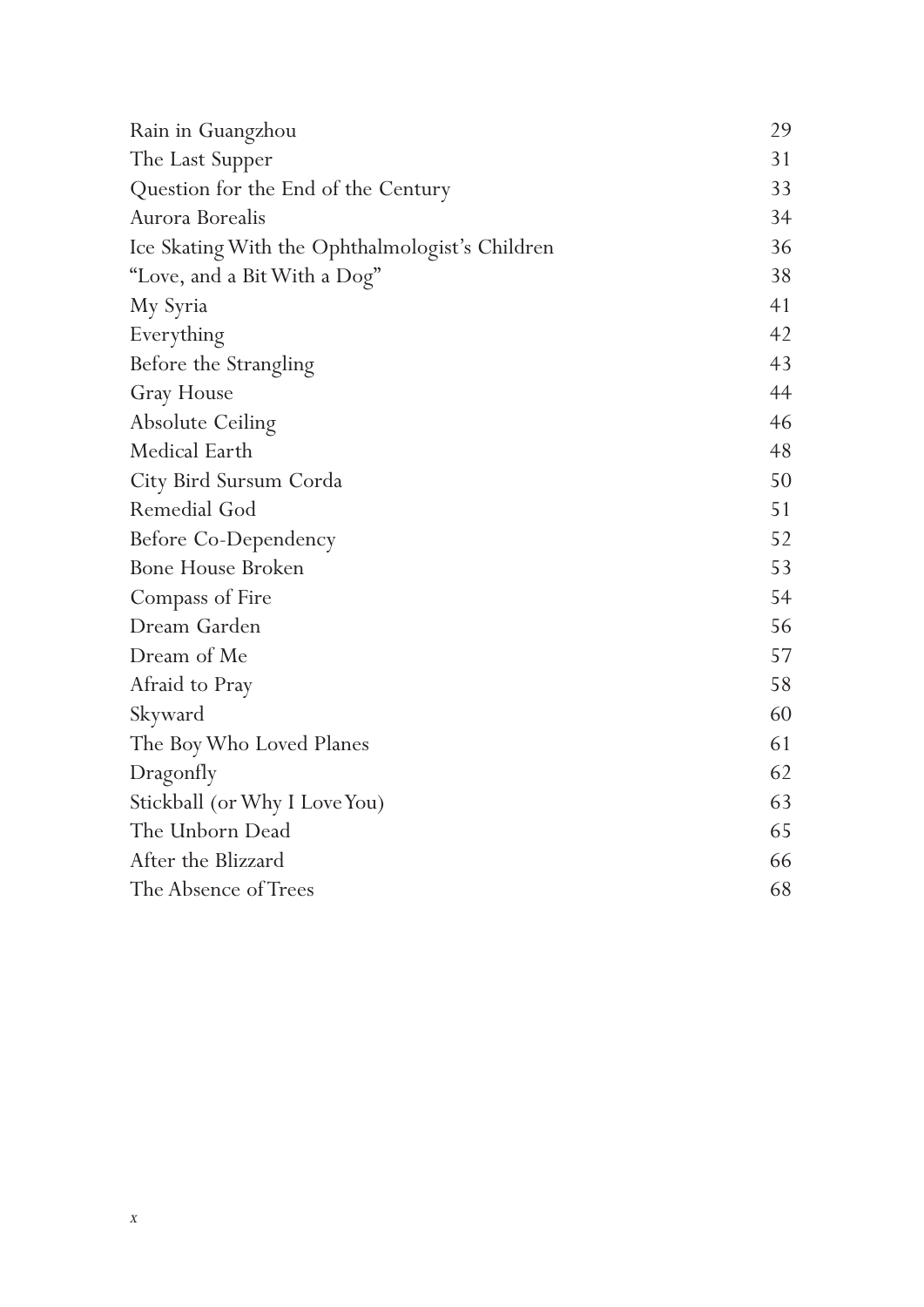*"Most of my symphonies are tombstones."* —*Shostakovich*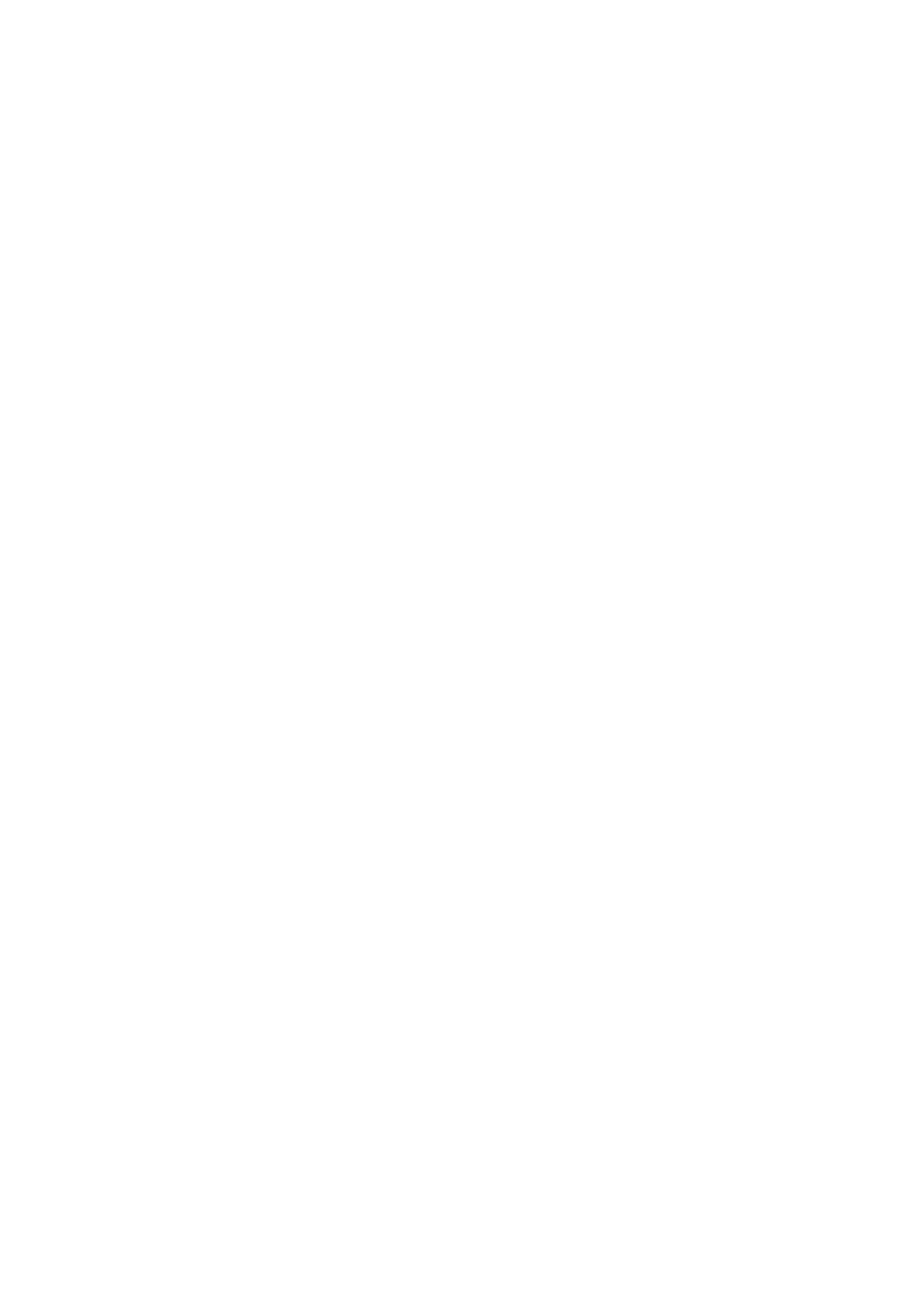# Plainsong Rain

*for W.S. Merwin*

When a singular voice Blends into plainsong rain I feel clean and whole. I want to begin again.

How did I find your instructions To build a sanctuary of wet leaves?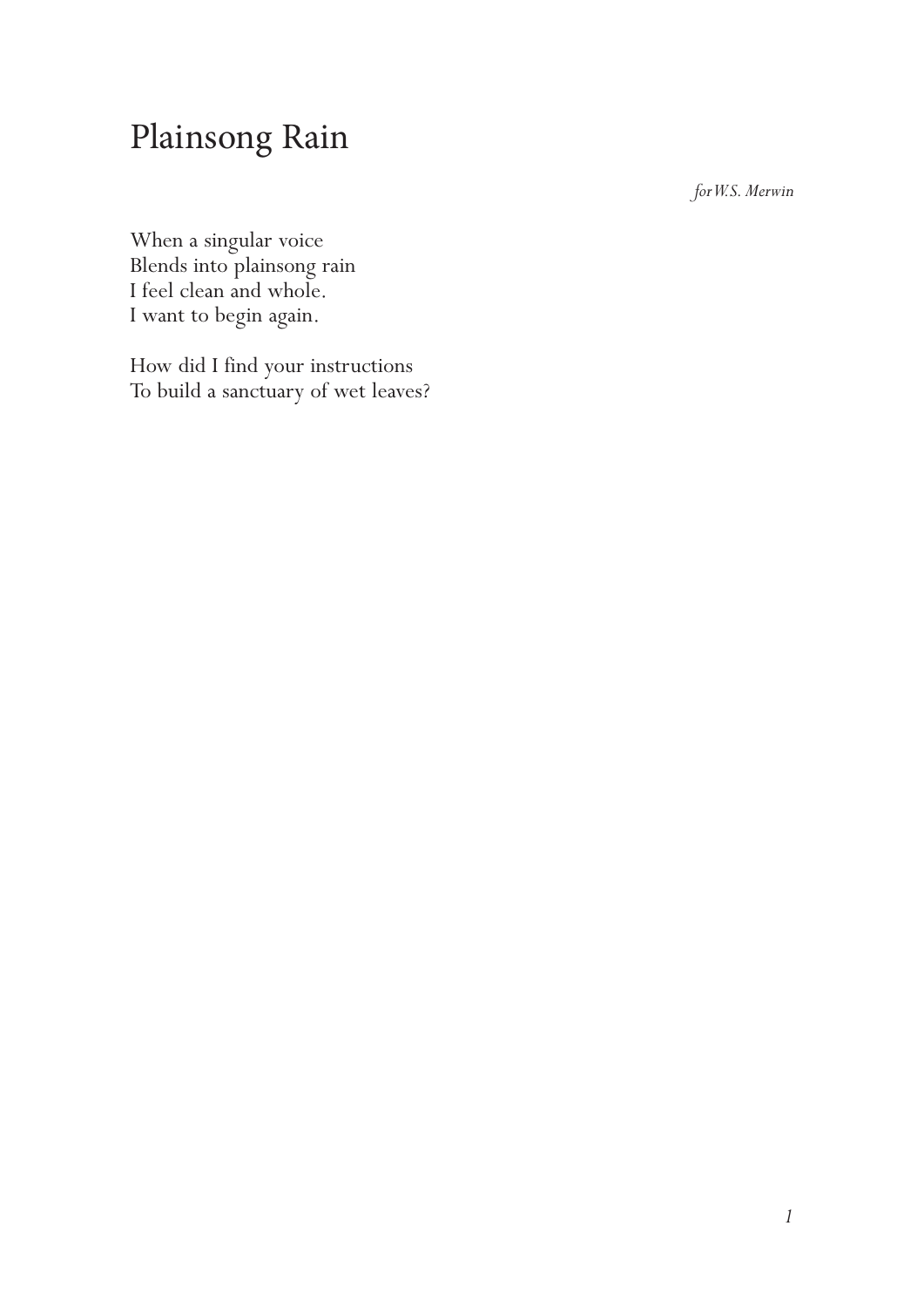### Primitive, Equine

The towers falter impossibly and implode. A team of muscular Clydesdales breaks loose from their harnesses and tackle. As in a waking Guernica nightmare I chase the giant, panicked horses all over the Kentucky farm. My boots slip over and over in muddy vermilion clay. My palms blister then bleed from sodden rope. Their silvery feathers redden with mud from hoof head to fetlock. Their necks arch and spring high and away like oblique bridges breaking. But I must catch and calm the horses because in their frenzied terror they could become deadly. Horse power. Hooves like mason's mallets kick out at me. Blinding-bright squares of rain flood the farm as I rope one horse, only to lose another. Blue-black sky pours reams of sparkling handwritten opera. I spin in erratic circles trying to catch the soaked pages as they crumble into my hands like papier mache. Horses and rope and opera. Tornadic Clydesdales. Ears laid flat against their heads; intelligent eyes wide and white with lightning; broad hooves kicking out at me, and within the darkest depths of me: primitive, equine. Wet music falling; never caught and collected. Never silenced; never heard.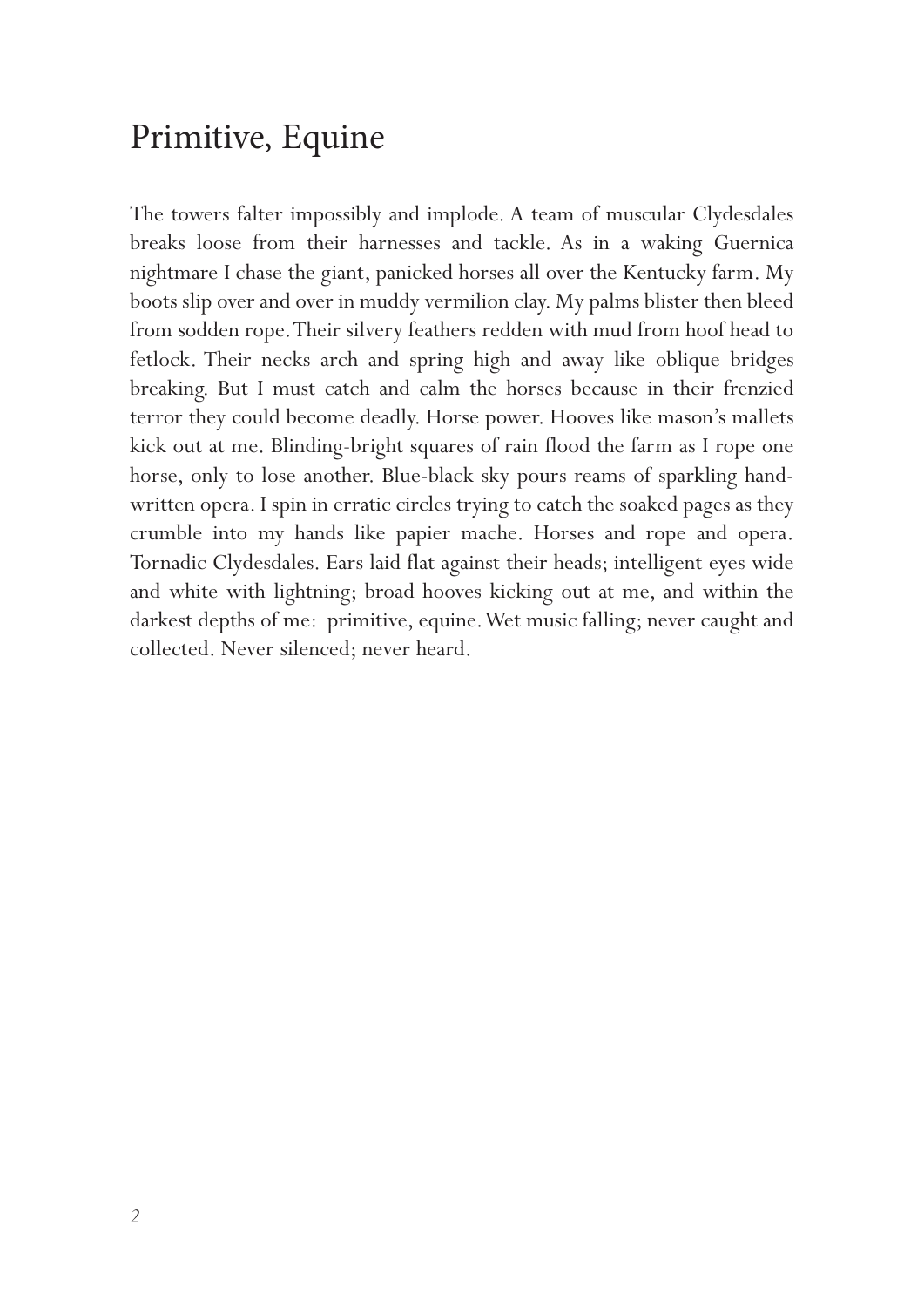#### World without Glass (after 9/11)

This is not, beloved daughter, the world I roughed-out for you world without glass: all windows shattered; all mirrors broken; bad luck forever.

We are left only with stone. And names. Aethelstan sounds like Afghanistan; "stone" sounds like "stan." And "stan" means "place." If the stones ever cease to bleed, I beg you wipe them clean and learn to read the first idea of heaven: Skara Brae; the Stones of Steness; Sunkenkirk; and Stonehenge. Enter into that ampitheatre and worship rocks an astronaut stole from the moon—there: "between the woods and frozen lake the darkest evening of the year." Worship the feldspar and spotted dolorite; the green-stone and blue-stone. And from these stones learn how to write.

Having no glass, we are reduced to narrow open windows and violent weather. Therefore, make much of the light. Braid the stone. Be certain to carve your Letters out rather than pounding them in. Though more difficult, your words will be hypnotic. The future will clamor to place hands upon your story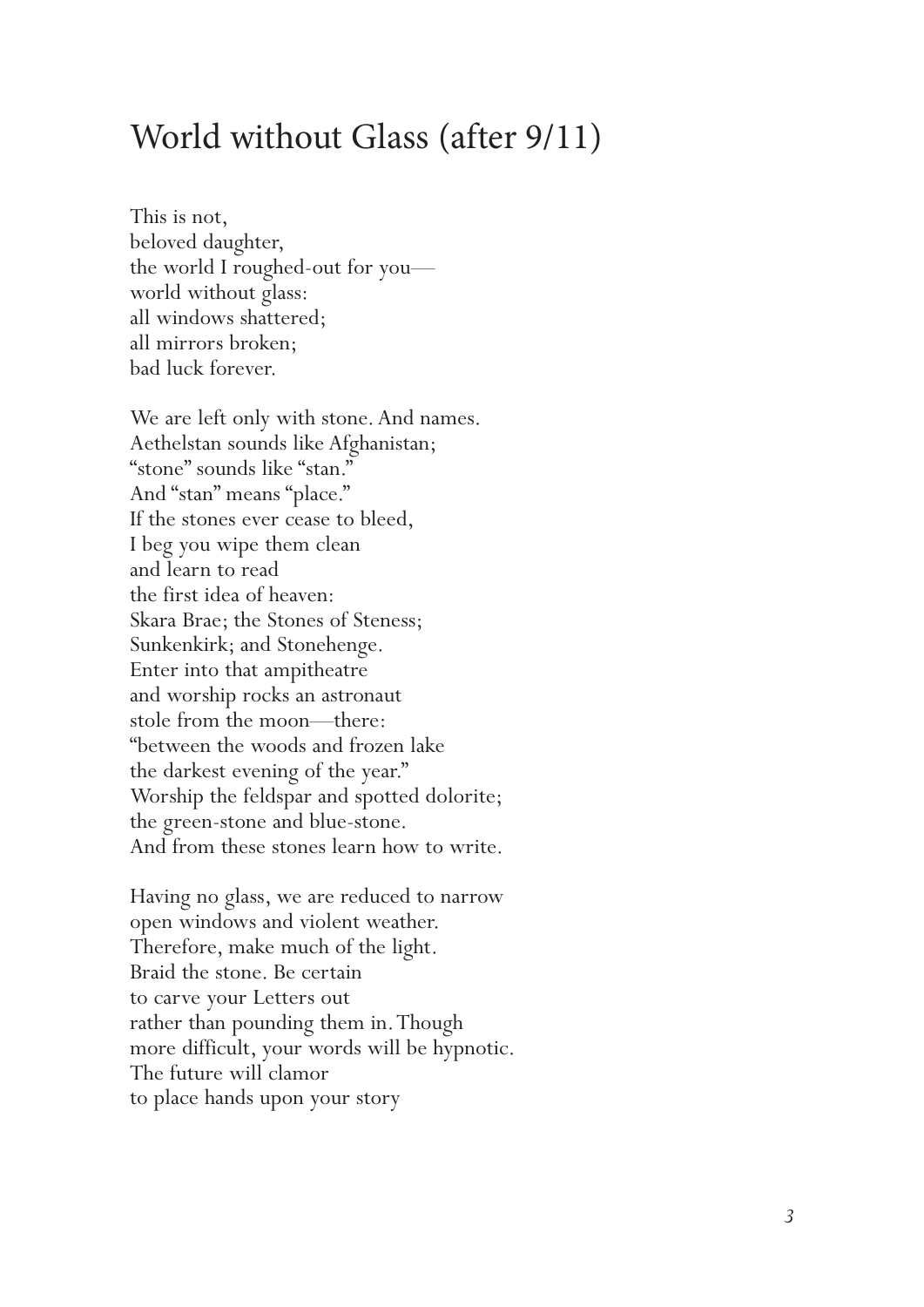about how we once had a world with glass: the crystalline morning we thought was ours and how it burst into broken wings and desert wars.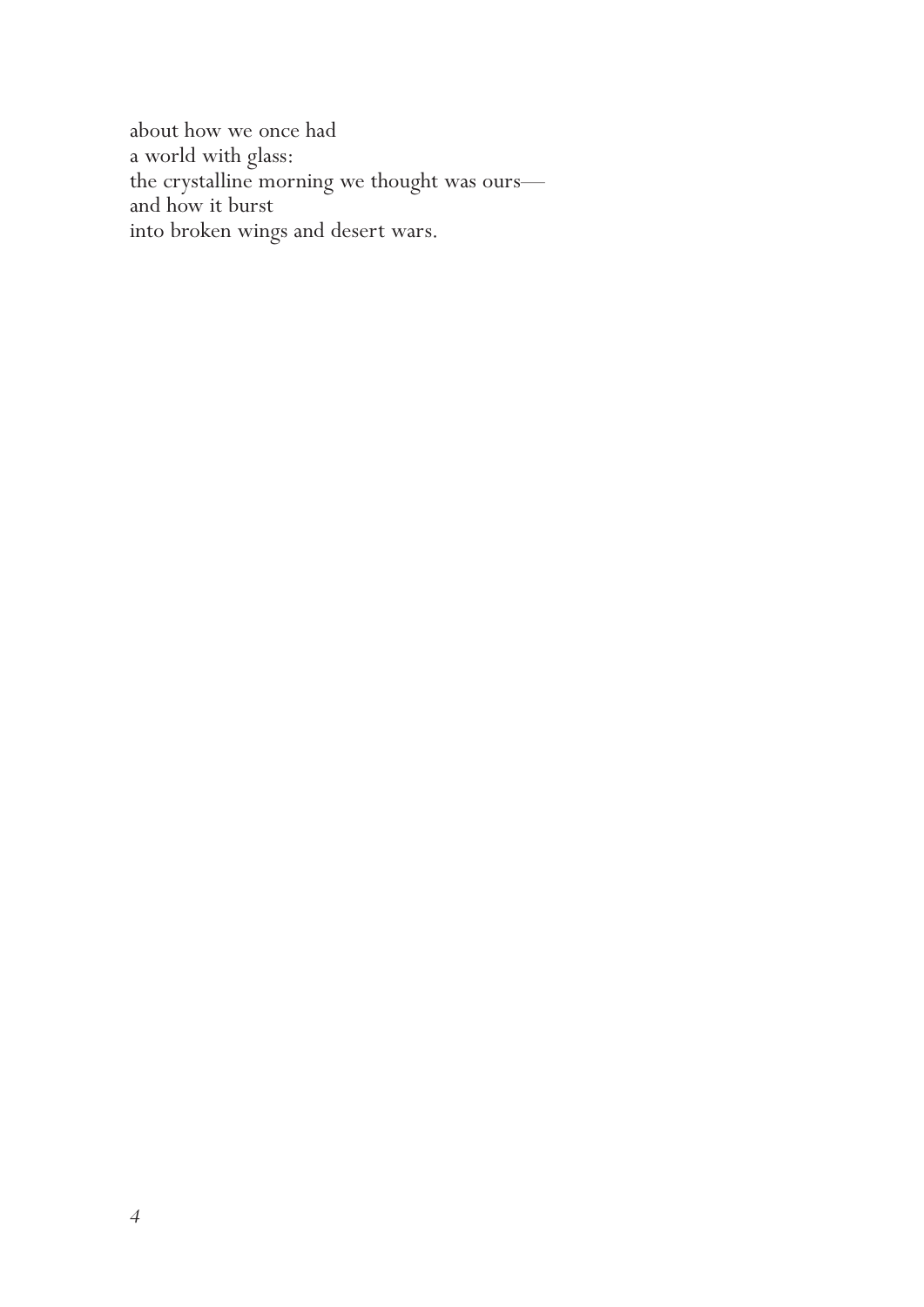#### What I Want from the Hand-Built Log Cabin on Lac du Flambeau Indian Reservation, Which You Sold for No Good Reason

Mail me the bus-sized boulder that could never be moved by dynamite or bulldozer.

Send the owl's midnight question: "Who's there? Who's there?"

Fed Ex all the Ojibway dances their drums re-threading each bead of my blood into a dream-catcher.

Email the smell of knotty pine. Twitter the iridescent hummingbirds jousting for nectar.

Box up the sound of the aluminum canoe cutting through rough current and glass. Throw in the patterns of water-spiders walking upon the still water.

Send the quiet stones; each full moon; and every sun that ever set on White Sand Lake.

Don't forget to Overnight the loon's weeping and the eagle's height at noon.

Above all, Express mail the thickest log dad ever split: so thick he had to fling it backwards over his shoulder then heft it forwards onto the chopping block again and again and over and over until the dense core cracked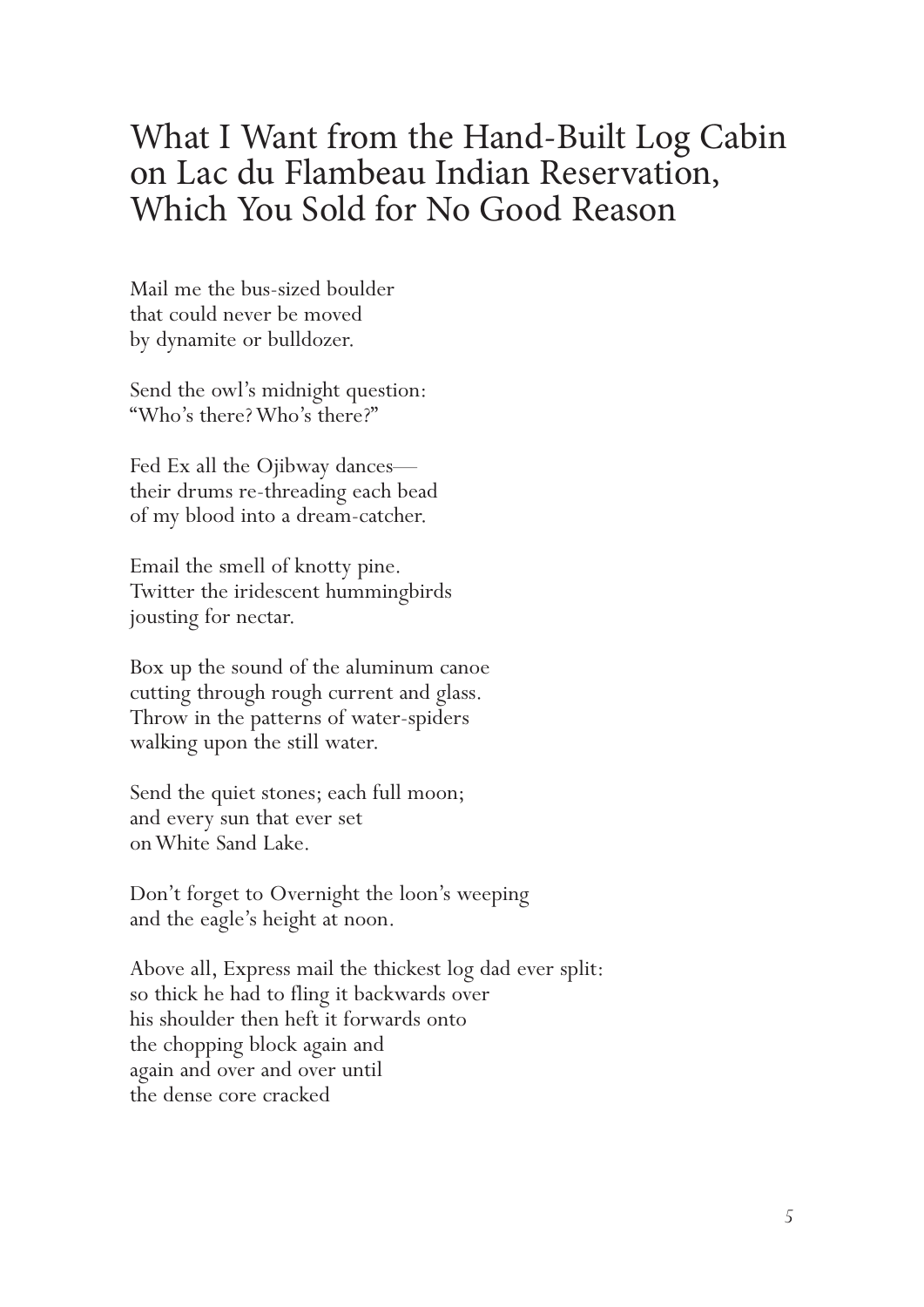in half; then fourths; then eighths; then kindling. I am a lost child alone in a black metal forest sharp and cold: black because gone, because sold.

Send fire.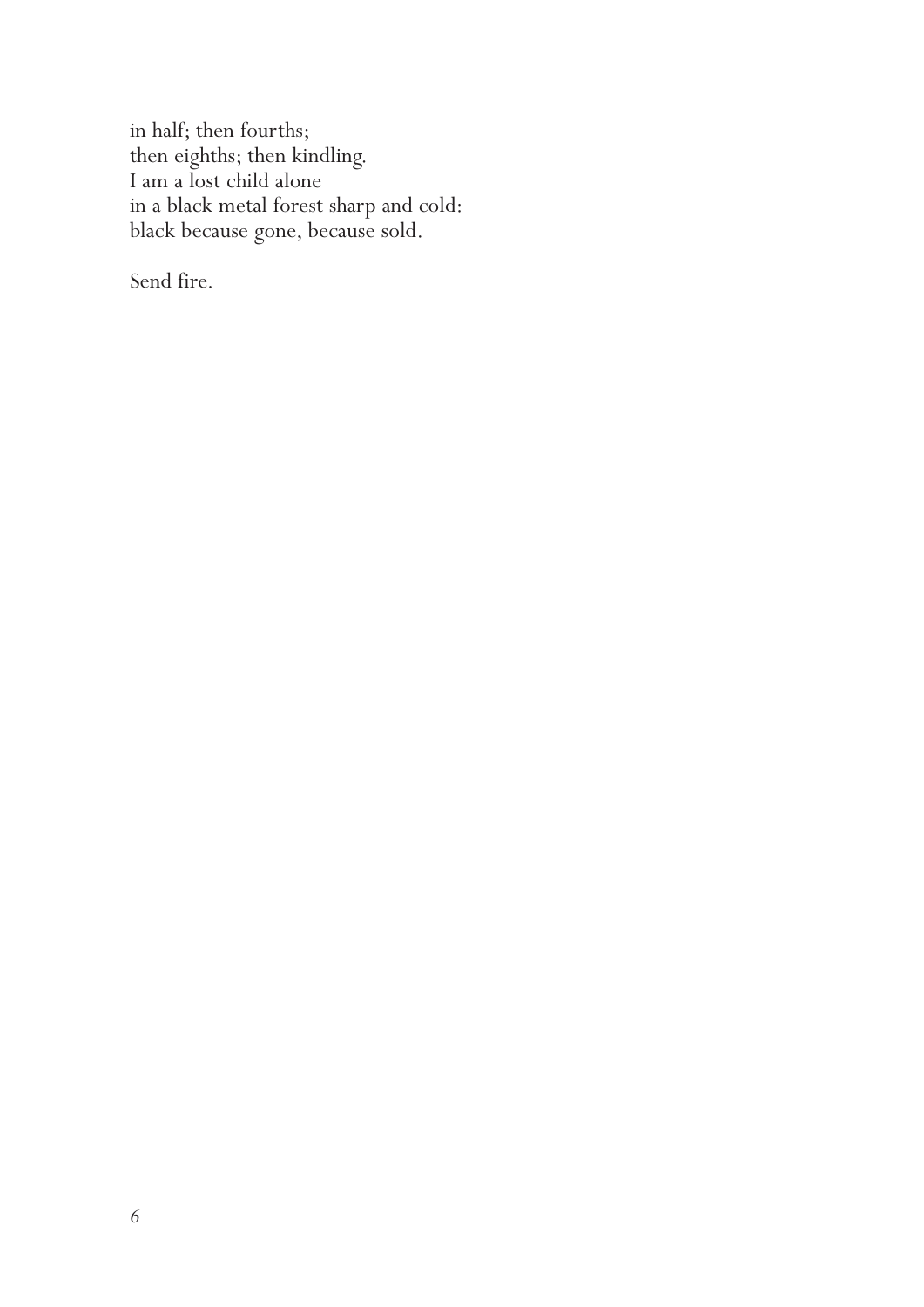#### Looking for Ray

Spinning a mirror between my palms the word "brave" the word "man" twirling faster, faster seeing a face and the words "brave man."

Banner of smoke unfurls like Batman's cape over Gotham City. Then the sinking feeling of floors collapsing doors opening to clouds, to reams of bright paper confetti nightmare parade; ninety interlocking stories melting beneath my feet; tectonic plates sheering the ocean floor, wrestling the God be-deviled sky, dropping through gloves of liquid metal, grabbing doorknobs locked forever, climbing staircases spiraling through windows shredding light, holding the incandescent words "brave man" "brave man" torching the air from my lungs, branding the heart in my hands; landing in the twisted sheets of my soft, warm bed that will never feel safe again.

Looking for Ray in the cereal aisle of the supermarket. Still looking. Looking for Ray.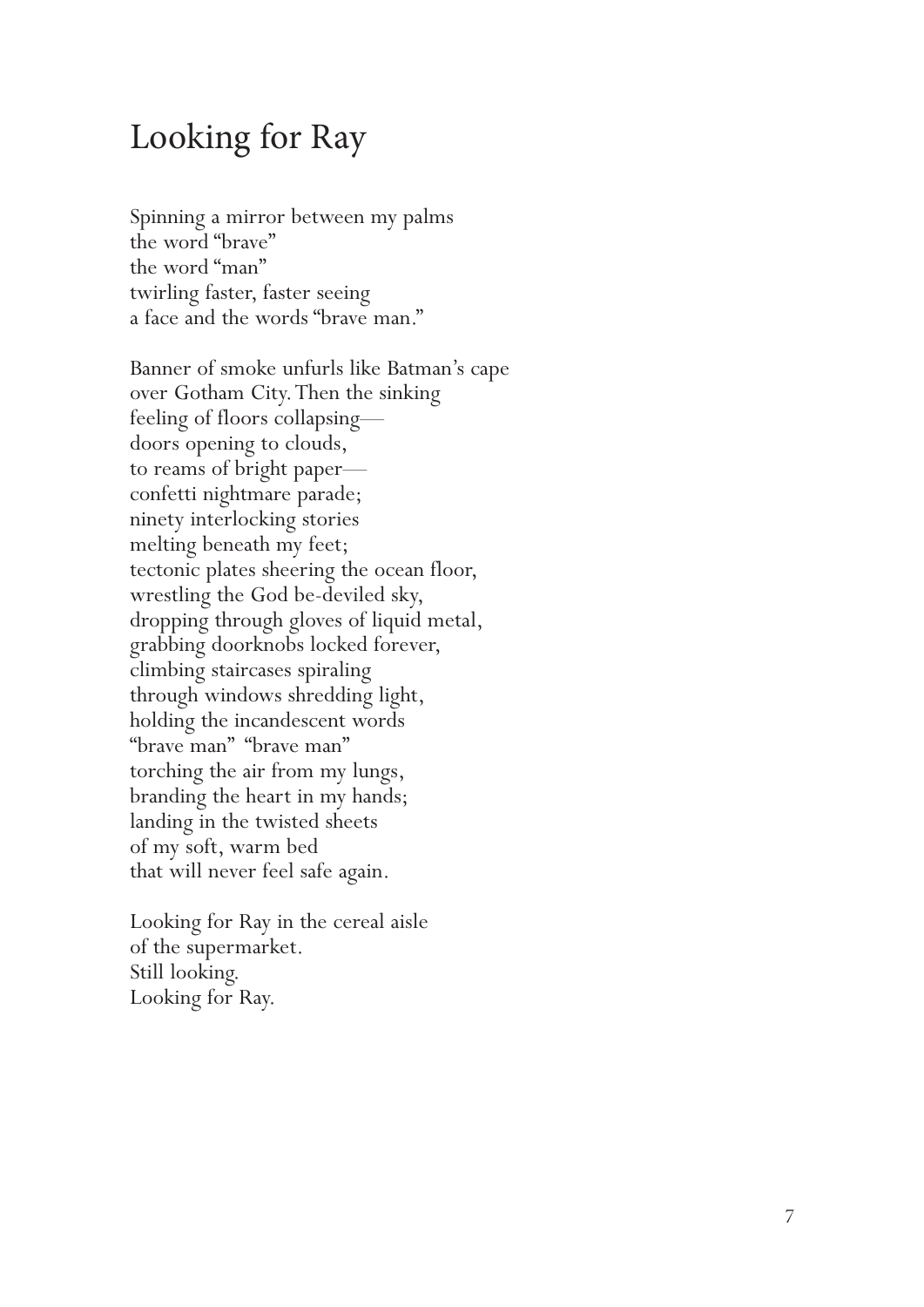## Bhutan Archer

Count the waterfalls soaring like infinite arrows over Taroko Gorge.

I embrace each sharp child.

Make hideous the pageantry of war, which is not lovely. War is not a red cardinal marching among white blossoms.

My father was a soldier; his father was a soldier; his father was a soldier. Get the point?

Bhutan archer! Splinter my tears into fletched ocean waves.

Set each wave on fire.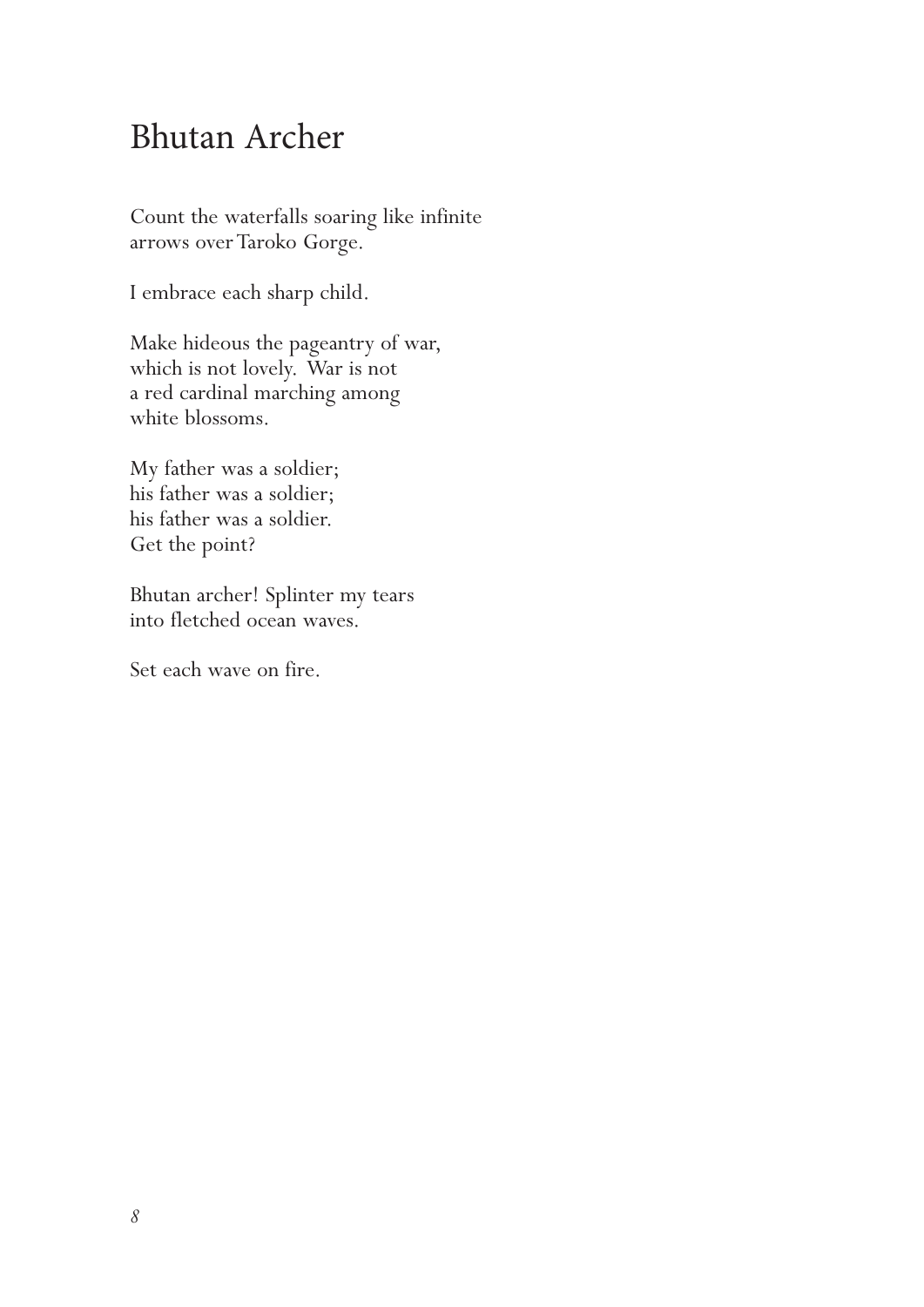#### Gnat Season

One brown gnat scuttles between letters on this page; a second draws a dotted line across the inside of my wrist: cut along the dotted line.... And now I see a whole tribe floating in my coffee. Why do they die just to ruin my skinny vanilla latte?

It is South Florida's season of brown gnats, and I hate the season of brown gnats. Their ochre-bald heads turn up to look at me and my visceral rage at their tenacity. They are only the size of Lincoln's eye on a penny or the dot over the letter "i." Killing them all would cleanse the world forever of dirt sewn in sweaty broadcloth.

But I choose not to kill them. They are silent and do not bite. Their population is their pestilence: one of me; billions of them. From here each gnat looks like a perfectly cut scarab oily diamonds spilling from one place to another.

They gather on this page as if to codify an urgent message: something about coffee or coffee-brown dung water: something about thirst greater than the fear of death.